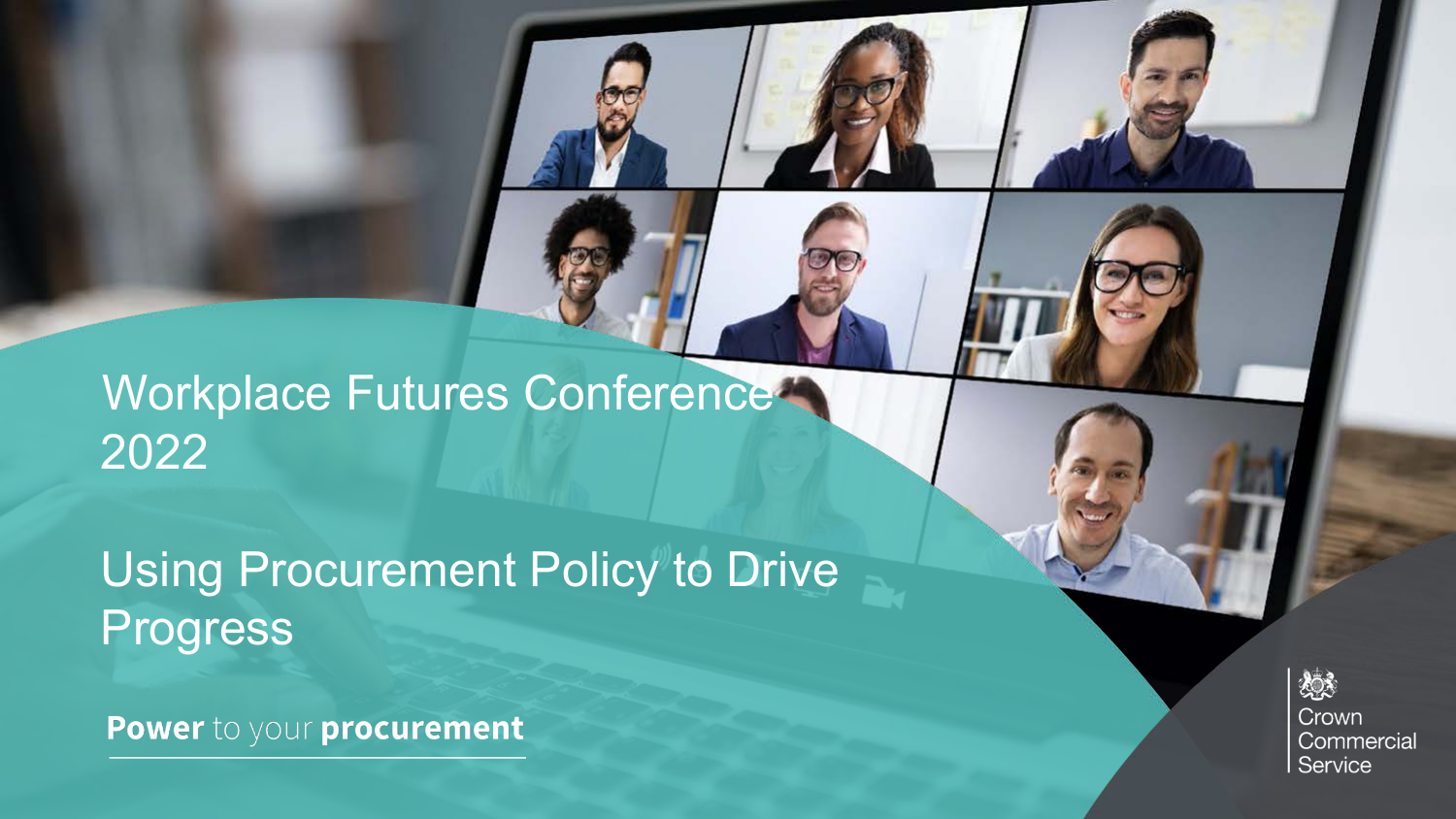## **Introduction**

**CCS** 

- Who are we?
- What do we do?

Government Policy & Guidance

- Greening Government Commitments
- Cabinet Office Spend Controls
- Sourcing Playbook

Sustainable contracts and key to progress

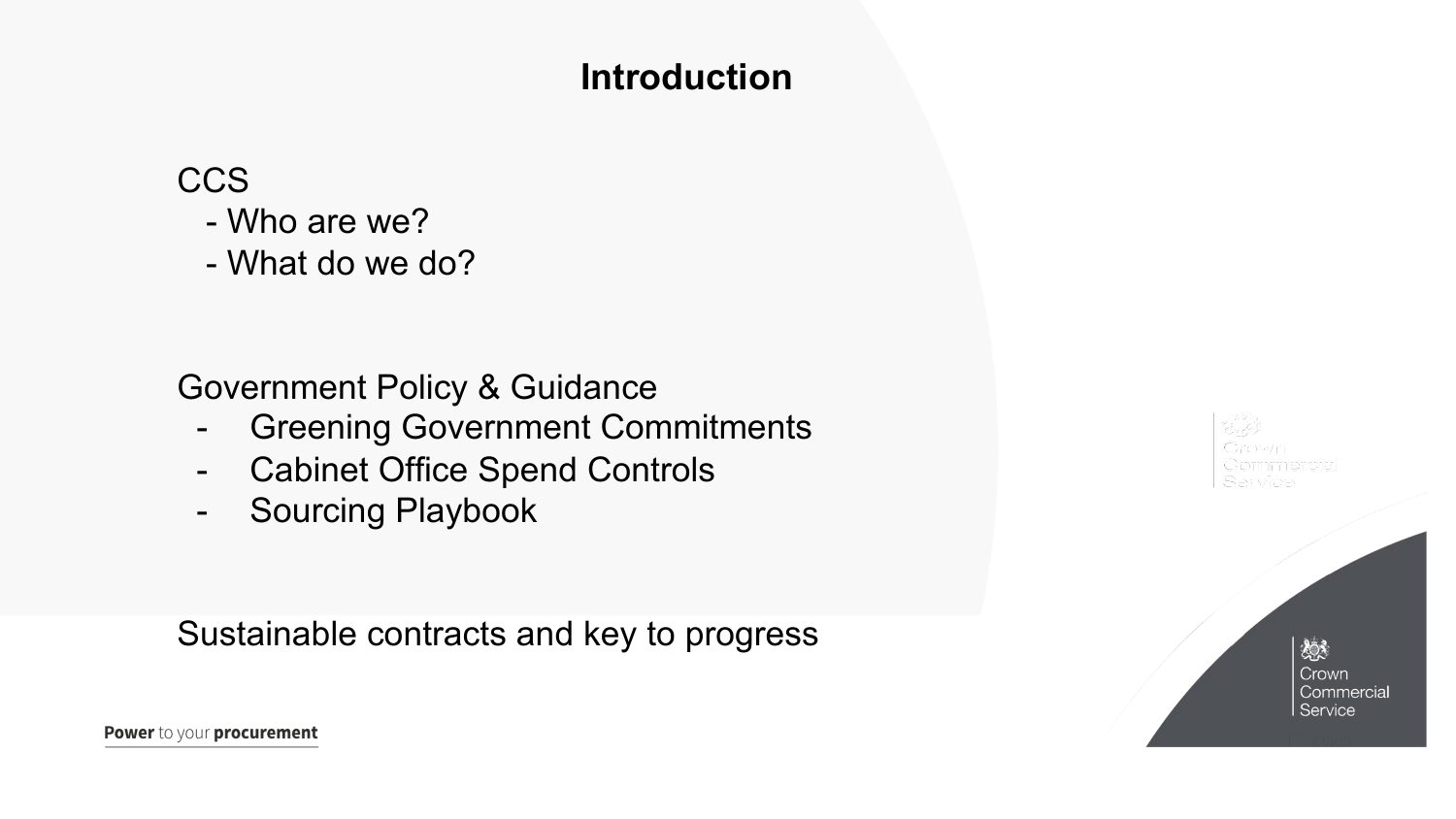# **About CCS**

CCS plays an important role helping the UK public sector save money when **buying common goods and services.**

We are the biggest public procurement organisation in the UK. We use our commercial expertise to help buyers in central government and across the public and third sectors to purchase everything from locum doctors and laptops to police cars and electricity.

The collective purchasing power of our customers, plus our procurement knowledge, means we can get the best commercial deals in the interests of taxpayers.

More details on CCS can be found on our website <https://www.crowncommercial.gov.uk/about-ccs/>

次ぶ Crown Commercial Service

Power to your procurement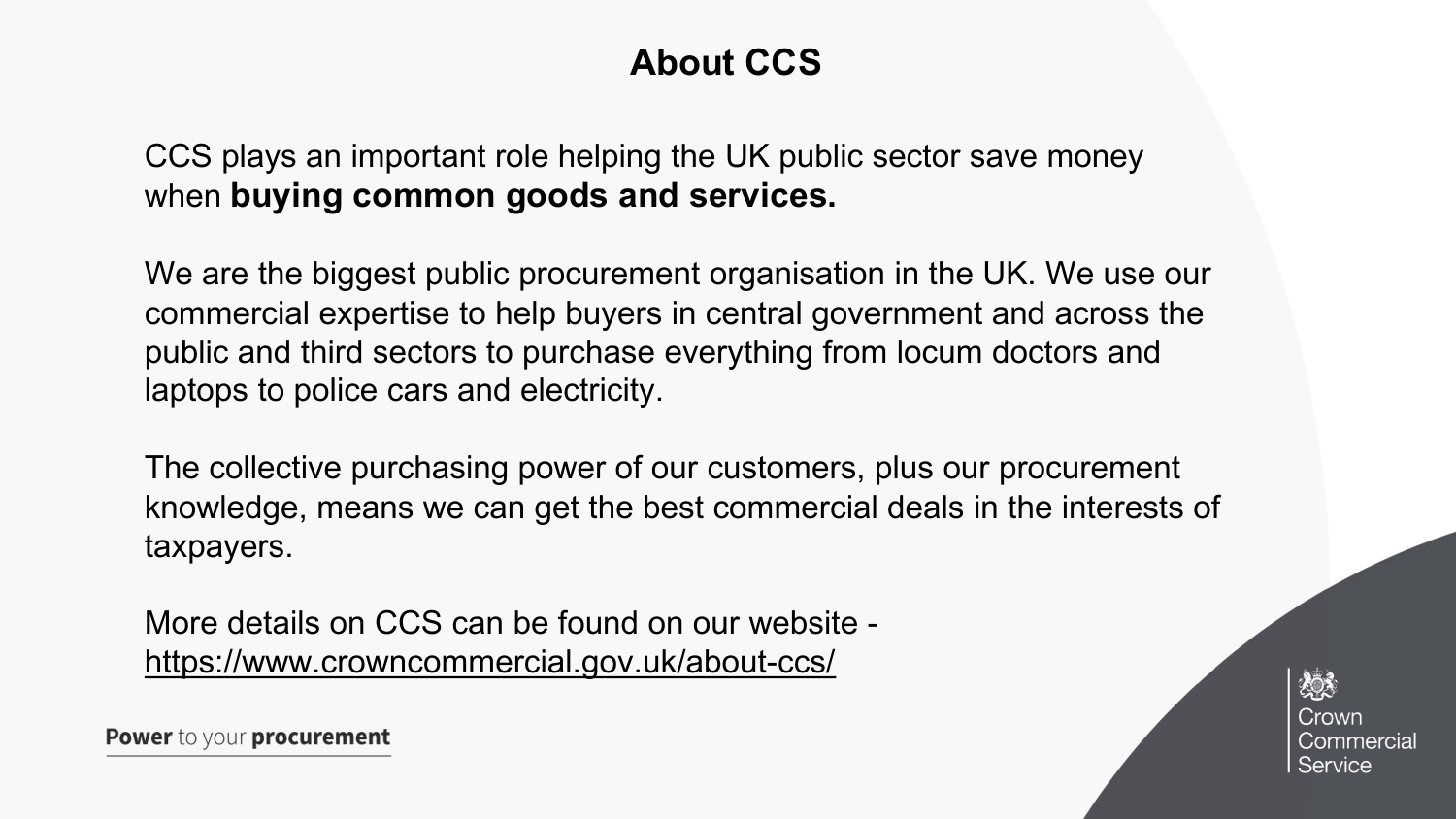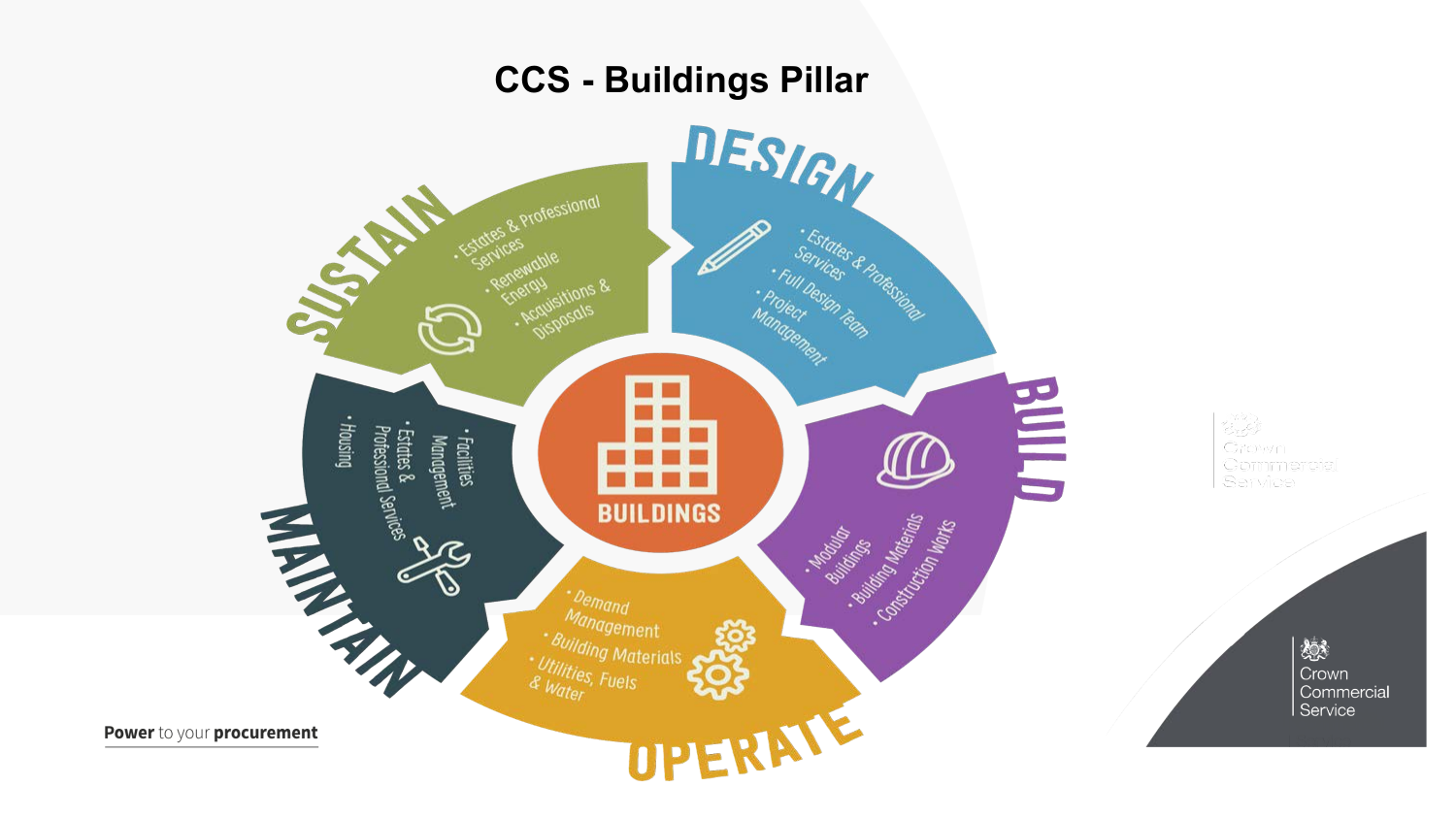#### **How we support public sector buying**

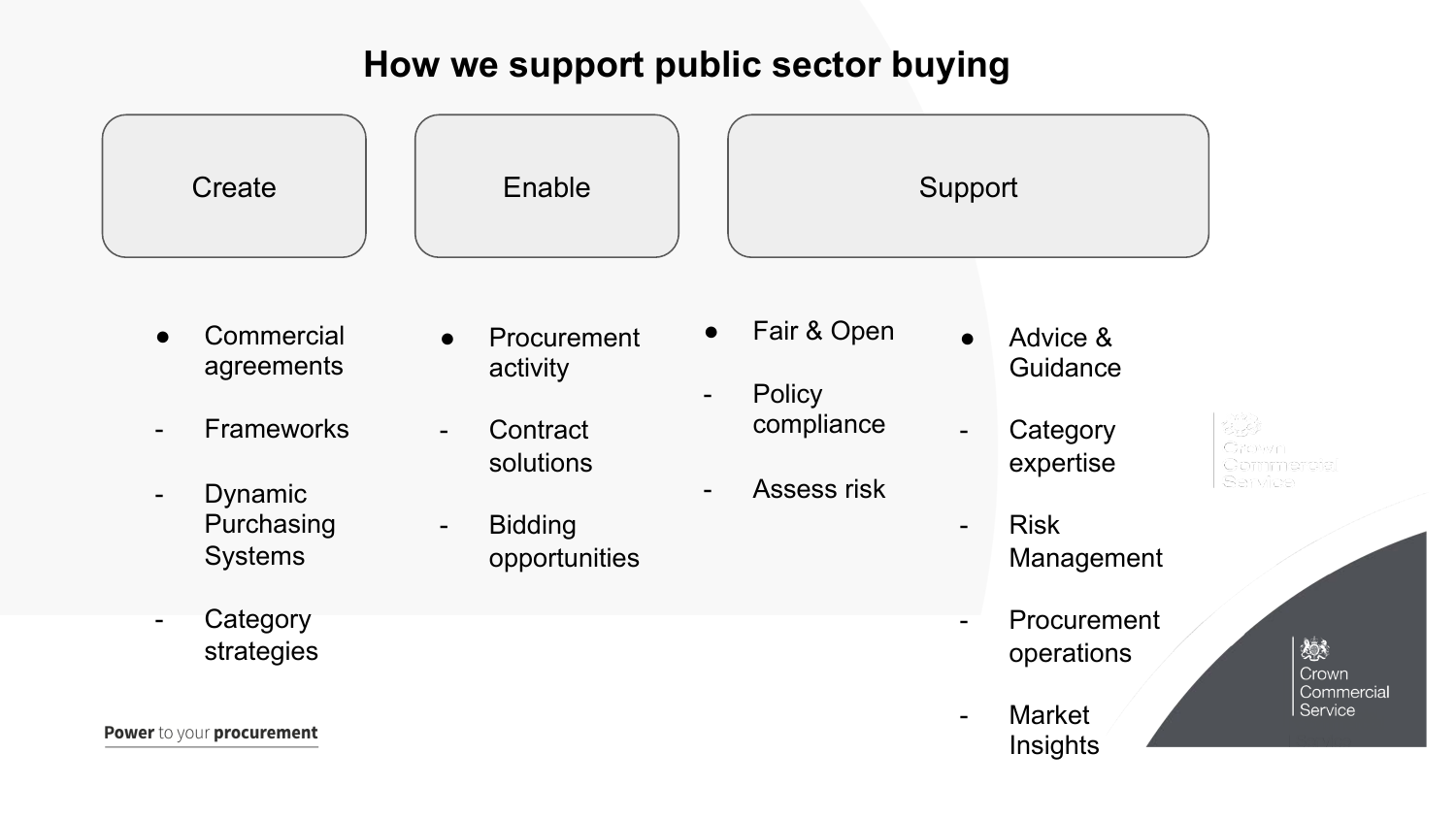### **Government Policy and Guidance**





#### THE SOURCING **PLAYBOOK**

**Grimmwrt** gullanie as we show a finite sy it also<br>this inducation of the set of  $\mathcal{C}$  is a set of<br>the set of the set of the set of the set of the set of the set of<br>  $\mathcal{C}$ 



Power to your procurement

Government Functional Standard GovS 004: Property



**卷**<br>HM Treasury

THE GREEN BOOK

**CENTRAL GOVERNMENT GUIDANCE ON APPRAISAL AND EVALUATION** 



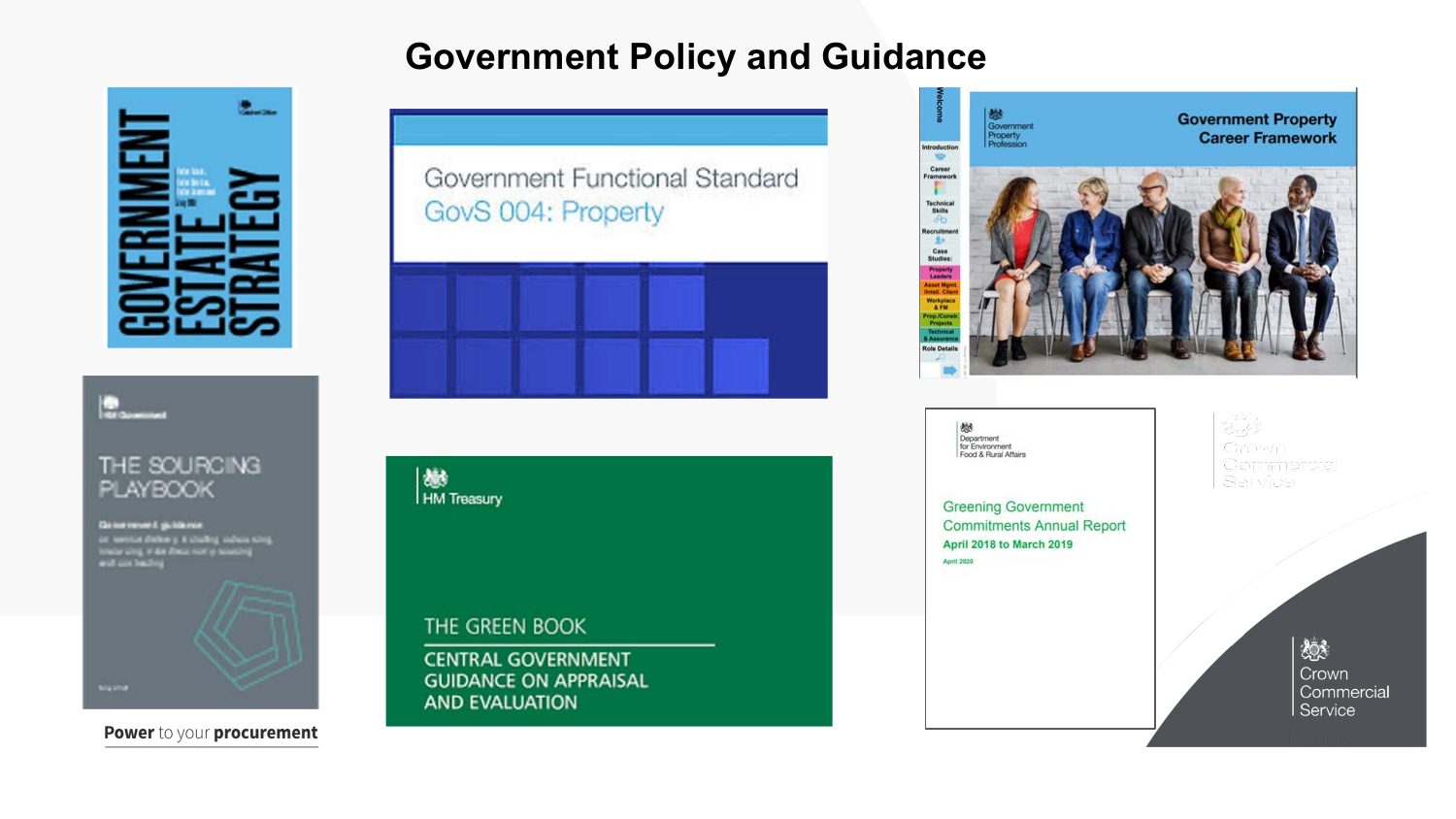## **Government Focus Areas Greening Government Commitments 2021- 2025**

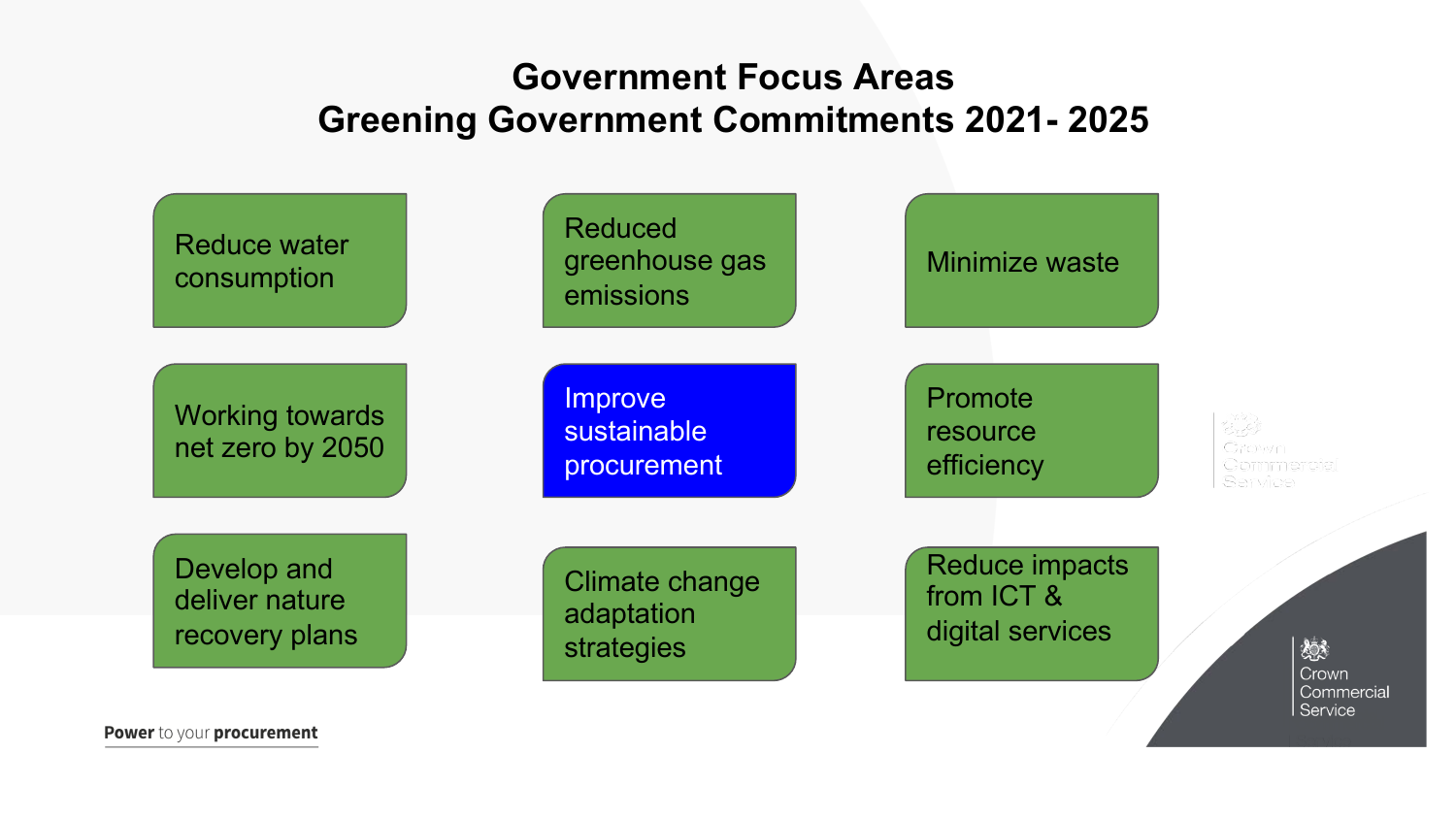### **Cabinet Office Spend Controls**

#### **Section C. Controls Considerations**

This section should include :

- Well evidenced justification which sets out why the contract delivers best value
- An explanation outlining how the preferred option optimises operational and delivery capability
- Confirmation of how the contract will be managed/administered
- **How sustainability will be addressed through the**

#### **procurement of the new supplier.**

The recommendation should be accompanied by OBC/FBC, documents that support statements made within the submission form.

ぬき Crown Commercial Service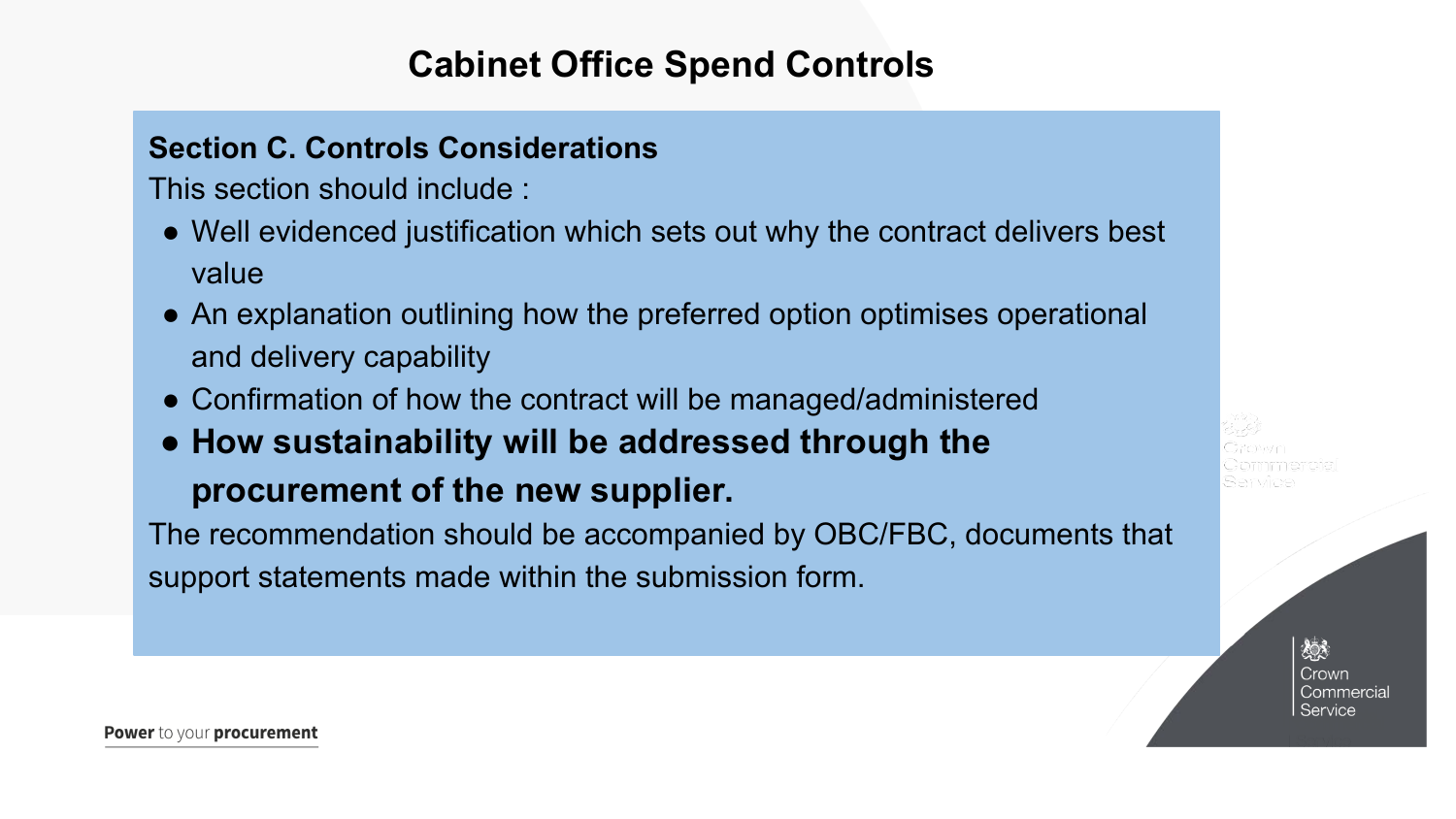# **Sourcing Playbook**

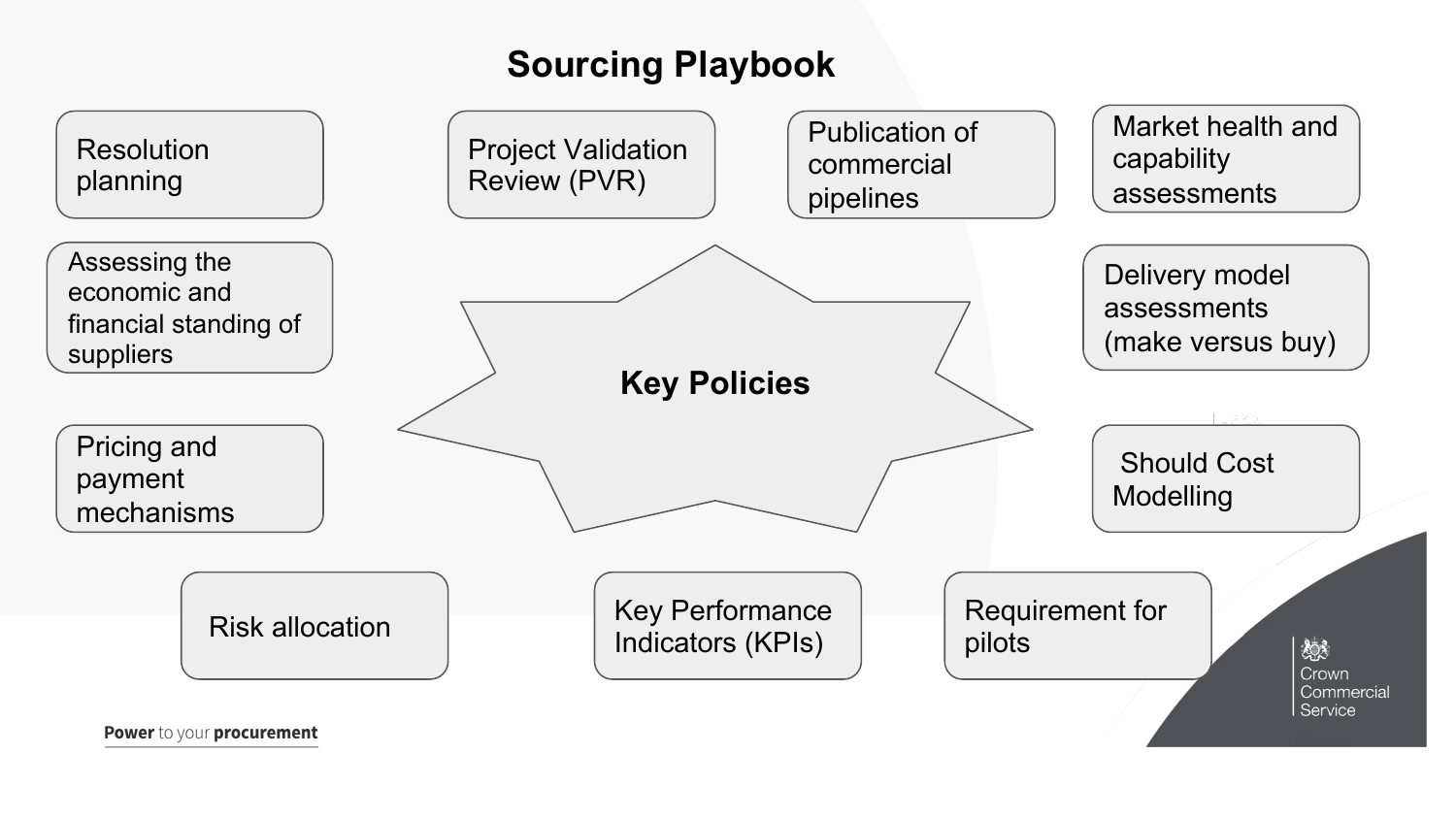# **Sourcing Playbook**